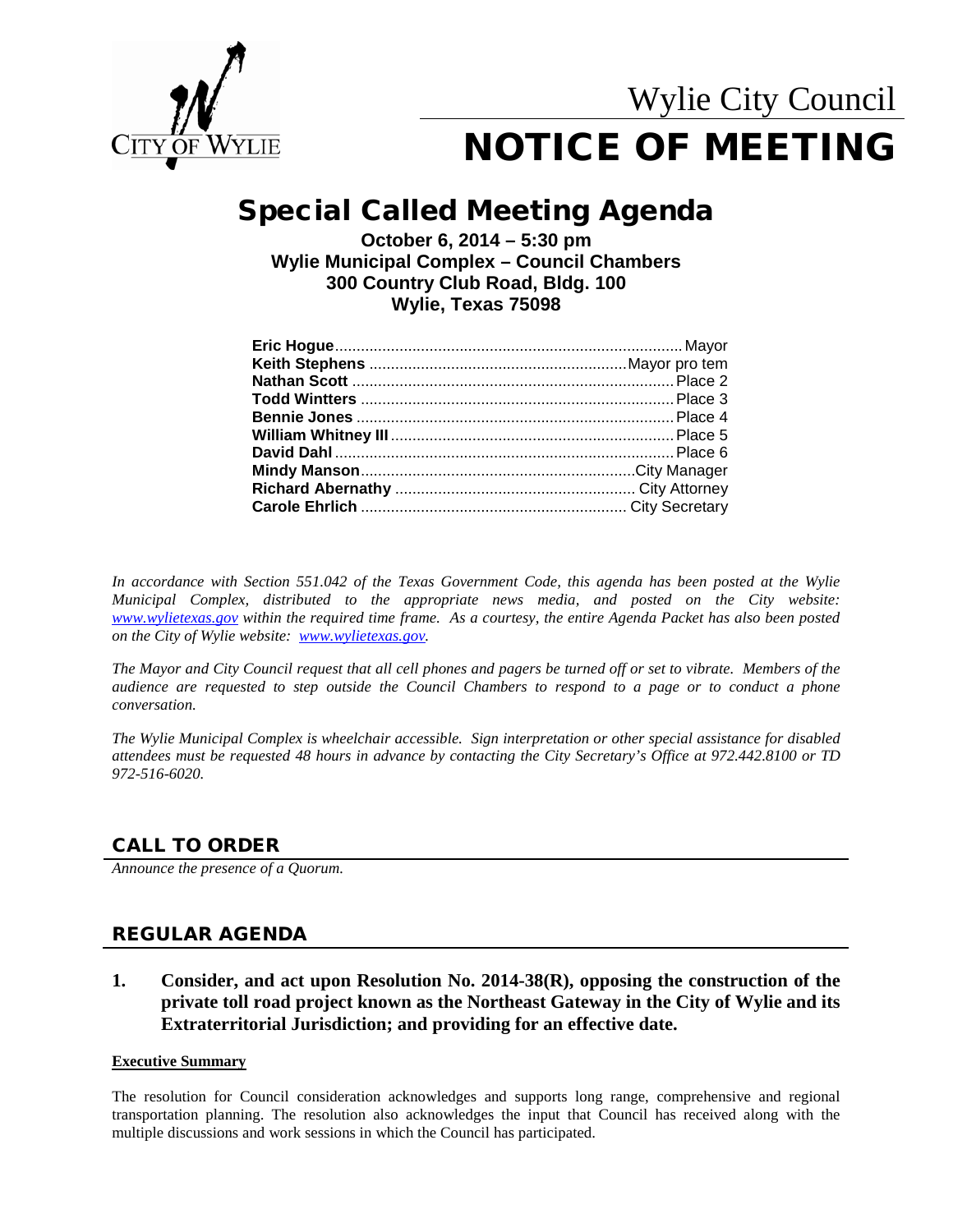Based on the information available to the City at this time the Resolution opposes the Northeast Gateway private toll road project as proposed by the Texas Turnpike Corporation.

## ADJOURNMENT

If during the course of the meeting covered by this notice, the City Council should determine that a closed or executive meeting or session of the City Council or a consultation with the attorney for the City should be held or is required, then such closed or executive meeting or session or consultation with attorney as authorized by the Texas Open Meetings Act, Texas Government Code § 551.001 et. seq., will be held by the City Council at the date, hour and place given in this notice as the City Council may conveniently meet in such closed or executive meeting or session or consult with the attorney for the City concerning any and all subjects and for any and all purposes permitted by the Act, including, but not limited to, the following sanctions and purposes:

## CERTIFICATION

*I certify that this Notice of Meeting was posted on this 3rd day of October, 2014 at 5:00 p.m. as required by law in accordance with Section 551.042 of the Texas Government Code and that the appropriate news media was contacted. As a courtesy, this agenda is also posted on the City of Wylie website: [www.wylietexas.gov.](http://www.wylietexas.gov/)* 

**Carole Ehrlich, City Secretary <b>Date Notice Removed Date Notice Removed**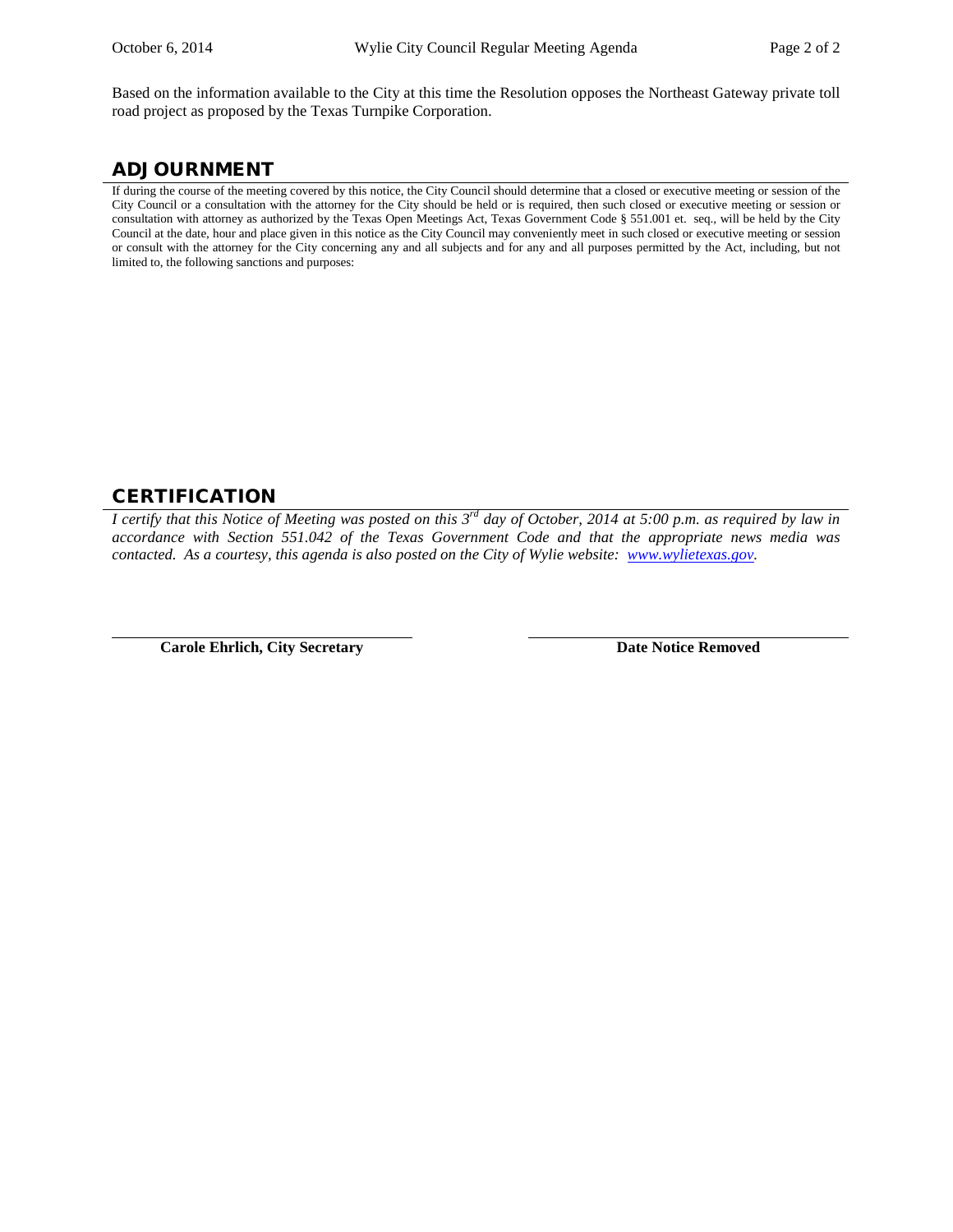

# Wylie City Council AGENDA REPORT

| <b>Meeting Date:</b> | October 6, 2014      | <b>Item Number:</b>     |                             |
|----------------------|----------------------|-------------------------|-----------------------------|
| Department:          | City Manager/Council |                         | (City Secretary's Use Only) |
| <b>Prepared By:</b>  | Mindy Manson         | <b>Account Code:</b>    |                             |
| Date Prepared:       | October 2, 2014      | <b>Budgeted Amount:</b> |                             |
|                      |                      | Fxhihits:               | Resolution                  |

#### **Subject**

Consider, and act upon, Resolution No. 2014-38(R), opposing the construction of the private toll road project known as the Northeast Gateway in the City of Wylie and its Extraterritorial Jurisdiction; and providing for an effective date.

#### **Recommendation**

Motion to approve, Resolution No. 2014-38(R) opposing the construction of the private toll road project known as the Northeast Gateway in the City of Wylie and its Extraterritorial Jurisdiction; and providing for an effective date.

#### **Discussion**

The resolution for Council consideration acknowledges and supports long range, comprehensive and regional transportation planning. The resolution also acknowledges the input that Council has received along with the multiple discussions and work sessions in which the Council has participated.

Based on the information available to the City at this time the Resolution opposes the Northeast Gateway private toll road project as proposed by the Texas Turnpike Corporation.